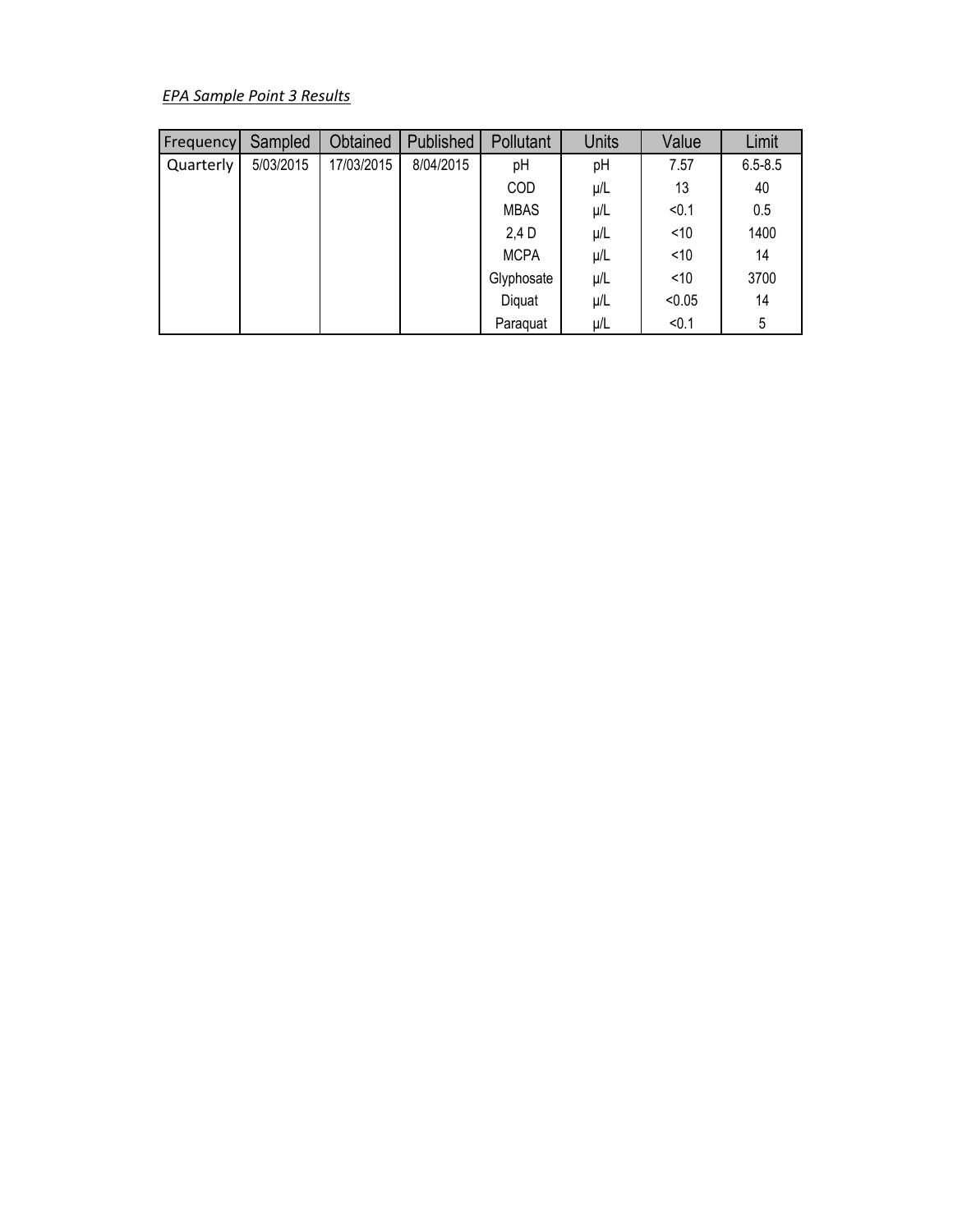# *EPA Sample Point 4 Results*

| <b>Frequency</b> | Sampled   | Obtained   | Published | <b>Pollutant</b> | <b>Units</b> | Value  | Limit       |
|------------------|-----------|------------|-----------|------------------|--------------|--------|-------------|
| Quarterly        | 5/03/2015 | 17/03/2015 | 8/04/2015 | pH               | pH           | 8.89   | $6.5 - 8.5$ |
|                  |           |            |           | COD              | $\mu/L$      | 14     | 40          |
|                  |           |            |           | <b>MBAS</b>      | $\mu/L$      | < 0.1  | 0.5         |
|                  |           |            |           | 2,4 D            | μ/L          | 11     | 1400        |
|                  |           |            |           | <b>MCPA</b>      | $\mu/L$      | ~10    | 14          |
|                  |           |            |           | Glyphosate       | μ/L          | 34     | 3700        |
|                  |           |            |           | Diquat           | μ/L          | < 0.05 | 14          |
|                  |           |            |           | Paraguat         | μ/L          | < 0.10 | 5           |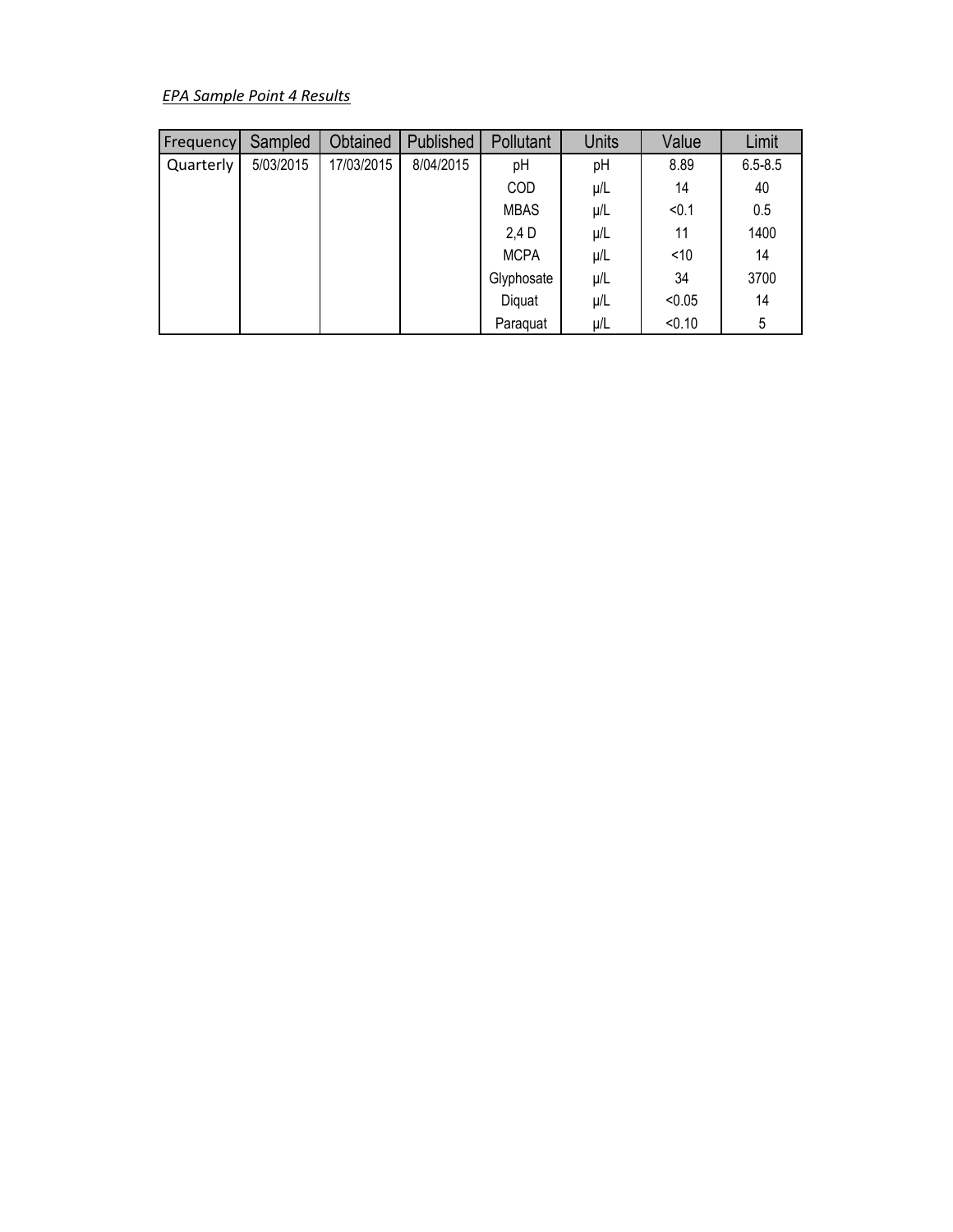# *EPA Sample Point 11 Results*

| Frequency | Sampled   | Obtained   | Published | Pollutant   | Units   | Value  | Limit |
|-----------|-----------|------------|-----------|-------------|---------|--------|-------|
| Quarterly | 5/03/2015 | 17/03/2015 | 8/04/2015 | 2.4 D       | $\mu/L$ | ~10    | 1400  |
|           |           |            |           | <b>MCPA</b> | $\mu/L$ | ~10    | 14    |
|           |           |            |           | Glyphosate  | $\mu/L$ | ~10    | 3700  |
|           |           |            |           | Diguat      | $\mu/L$ | < 0.05 | 14    |
|           |           |            |           | Paraguat    | μ/L     | < 0.10 | 5     |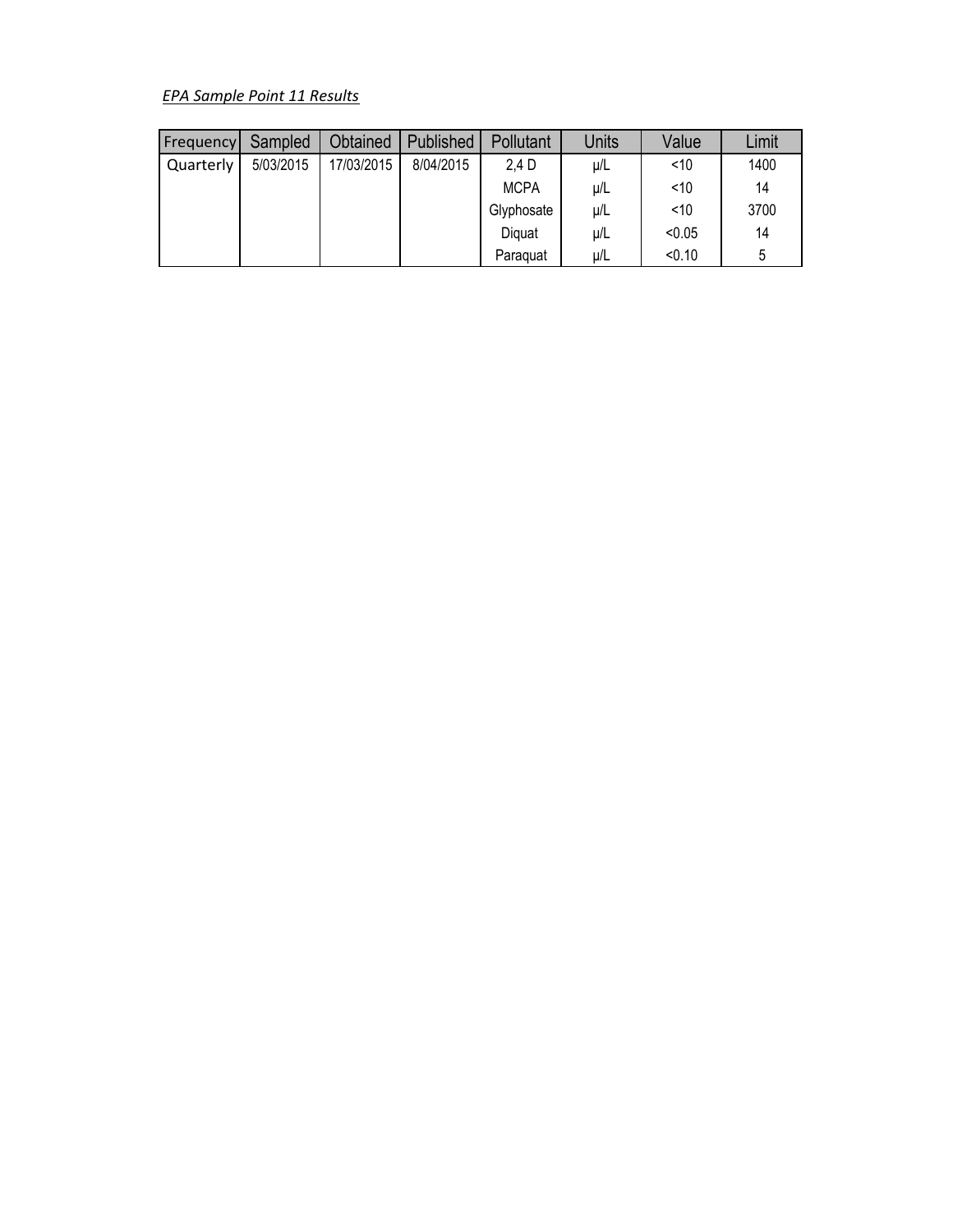# *EPA Sample Point 12 Results*

| Frequency | Sampled   | Obtained   | Published | Pollutant   | Units   | Value  | Limit |
|-----------|-----------|------------|-----------|-------------|---------|--------|-------|
| Quarterly | 5/03/2015 | 17/03/2015 | 8/04/2015 | 2.4 D       | $\mu/L$ | ~10    | 1400  |
|           |           |            |           | <b>MCPA</b> | $\mu/L$ | ~10    | 14    |
|           |           |            |           | Glyphosate  | $\mu/L$ | ~10    | 3700  |
|           |           |            |           | Diguat      | $\mu/L$ | < 0.05 | 14    |
|           |           |            |           | Paraguat    | μ/L     | < 0.10 | 5     |